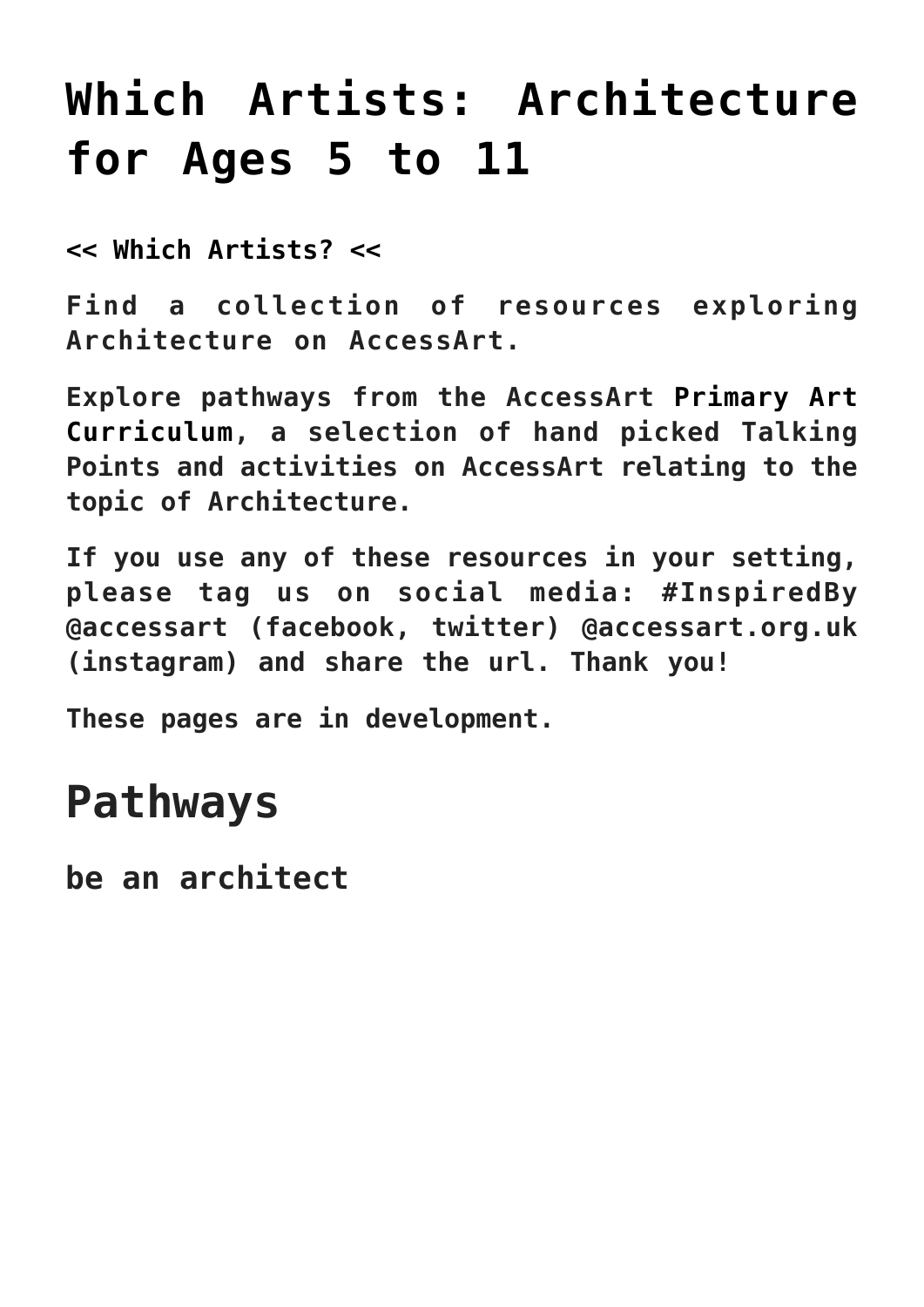

#### **[Pathway for Years 1 & 2](https://www.accessart.org.uk/be-an-architect/)**

**Architecture: Dream big or small?**



#### **[Pathway for Years 5 & 6](https://www.accessart.org.uk/architectural-design/)**

# **Explore Architecture on**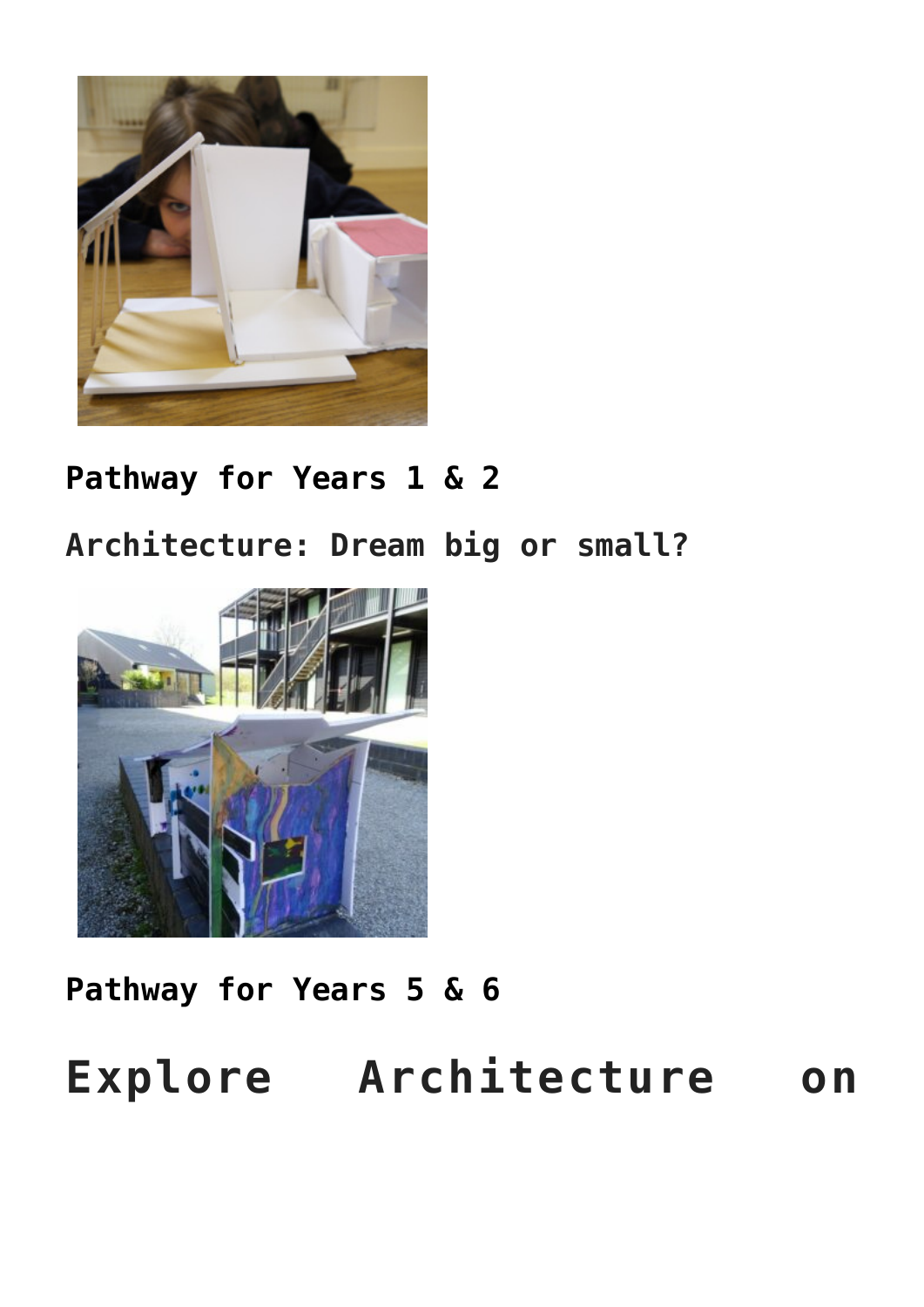# **AccessArt**

### **thinking about architecture**



**[Introduce the idea of architecture to](https://www.accessart.org.uk/talking-points-thinking-about-architecture/) [young children](https://www.accessart.org.uk/talking-points-thinking-about-architecture/)**

**Treehouses**



**[A collection of sources and imagery to](https://www.accessart.org.uk/talking-points-treehouses/)**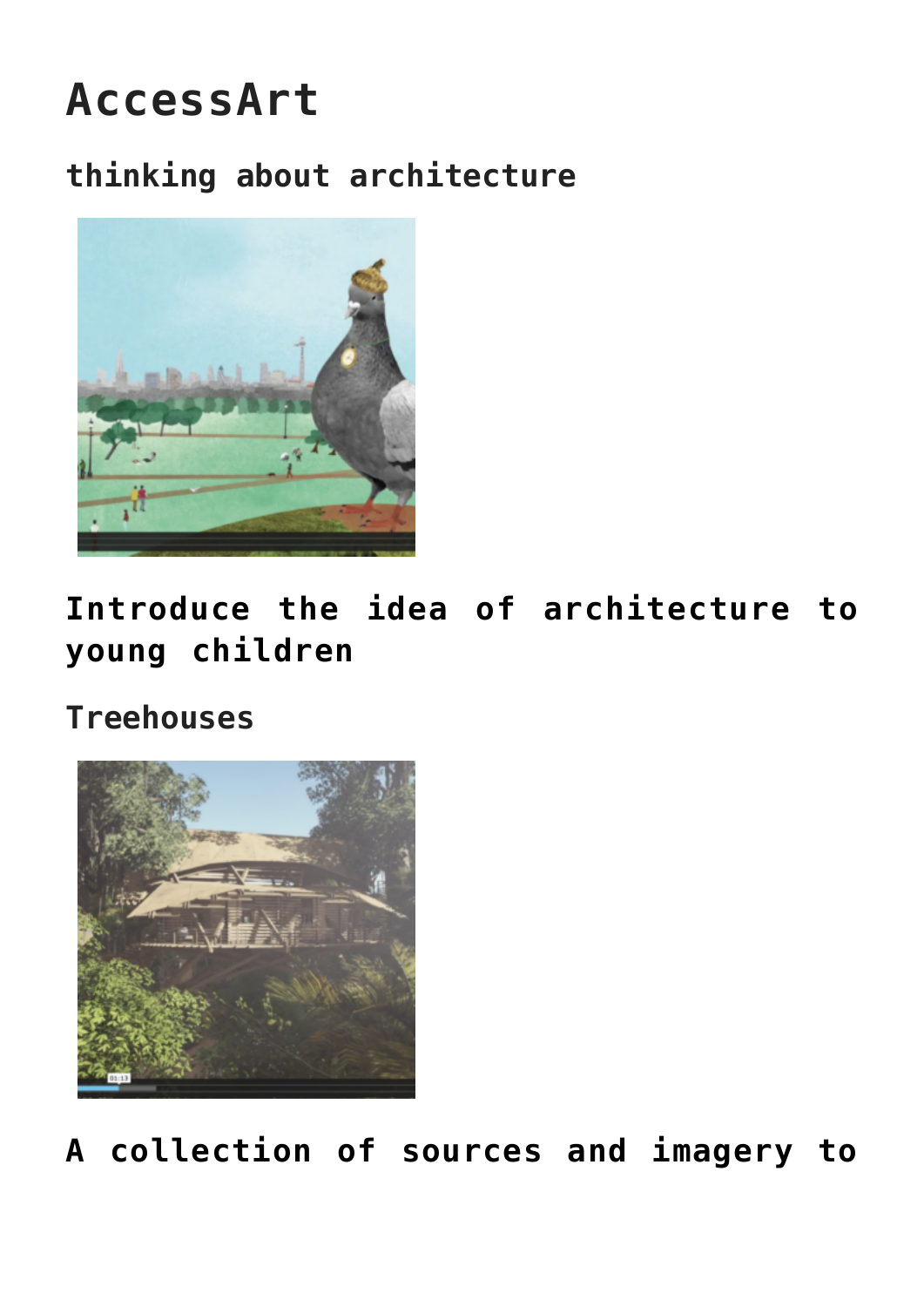### **[explore different treehouses](https://www.accessart.org.uk/talking-points-treehouses/)**

**Tiny houses**



**[A collection of sources and imagery to](https://www.accessart.org.uk/talking-points-tiny-houses/) [explore tiny houses](https://www.accessart.org.uk/talking-points-tiny-houses/)**

#### **Hundertwasser**



**[A collection of imagery and sources](https://www.accessart.org.uk/talking-points-hundertwasser-the-architect/)**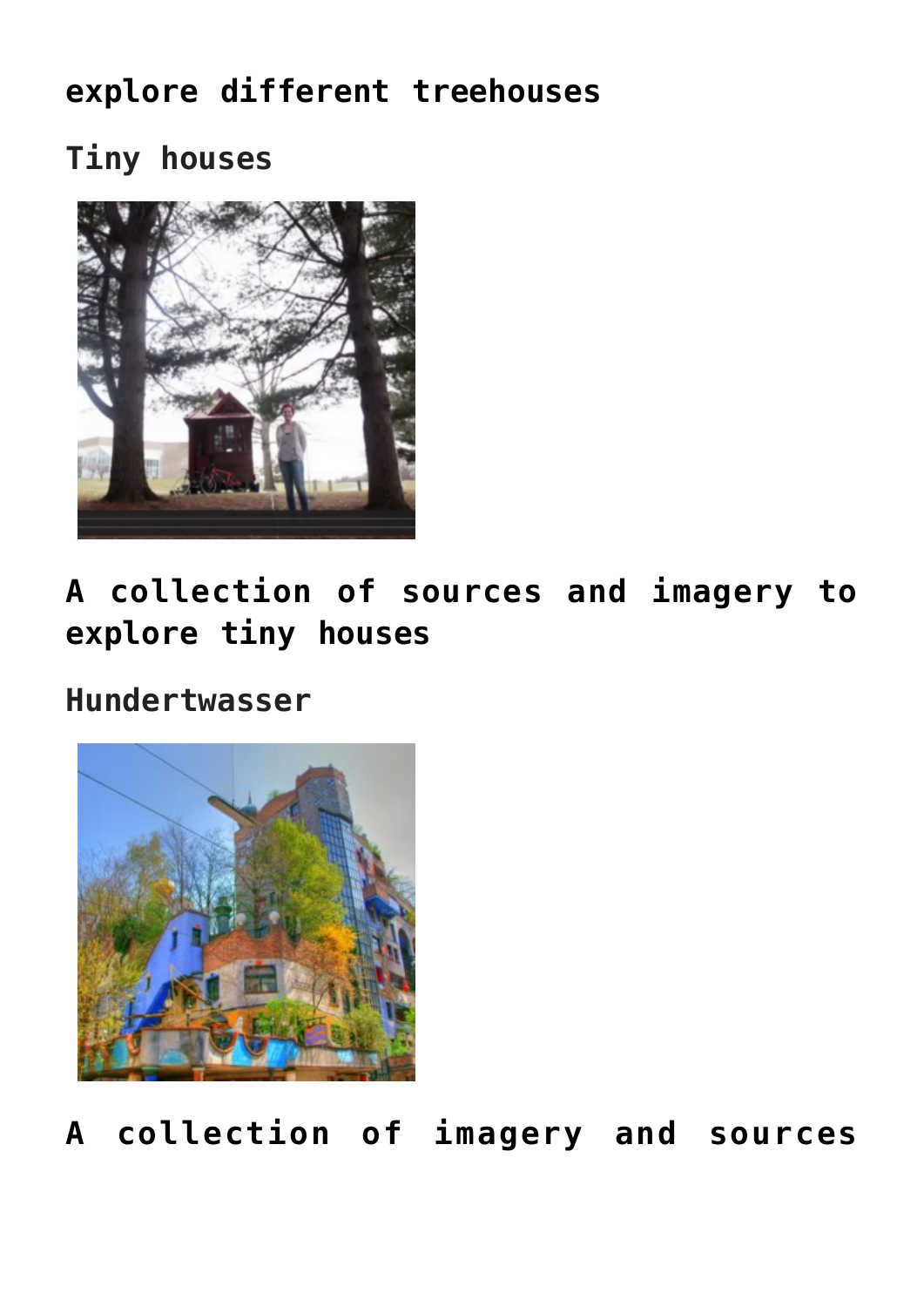**[designed to explore the work of architect](https://www.accessart.org.uk/talking-points-hundertwasser-the-architect/) [Hundertwasser](https://www.accessart.org.uk/talking-points-hundertwasser-the-architect/)**

**Bridge Design**



**[A collection of imagery and sources](https://www.accessart.org.uk/talking-points-bridge-design/) [designed to explore bridge design](https://www.accessart.org.uk/talking-points-bridge-design/)**

# **Activities on AccessArt**

**Ink & Foamboard Architecture**

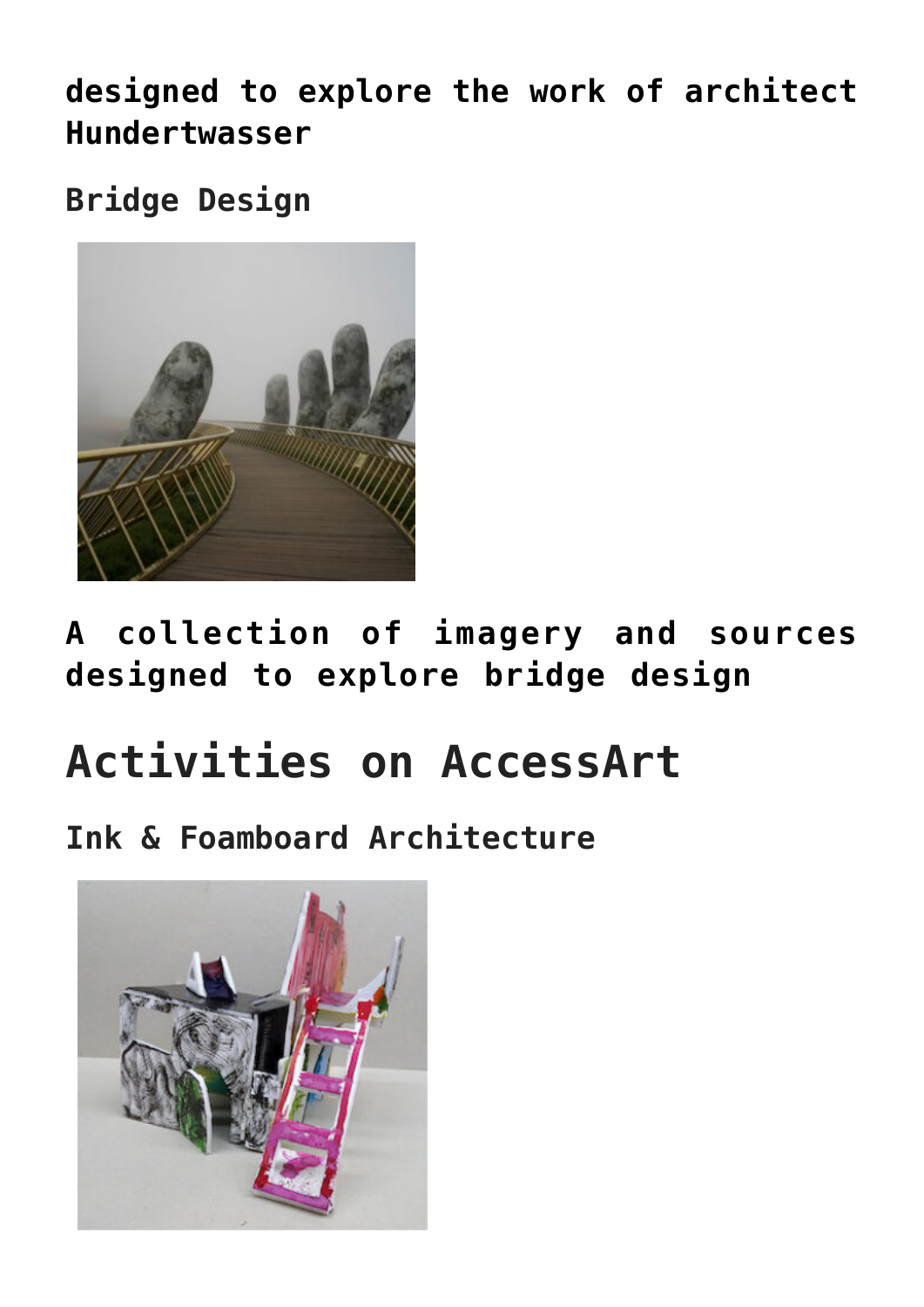#### **Houses Around The World**



**Be An Architect**



### **A Cardboard Construction Project**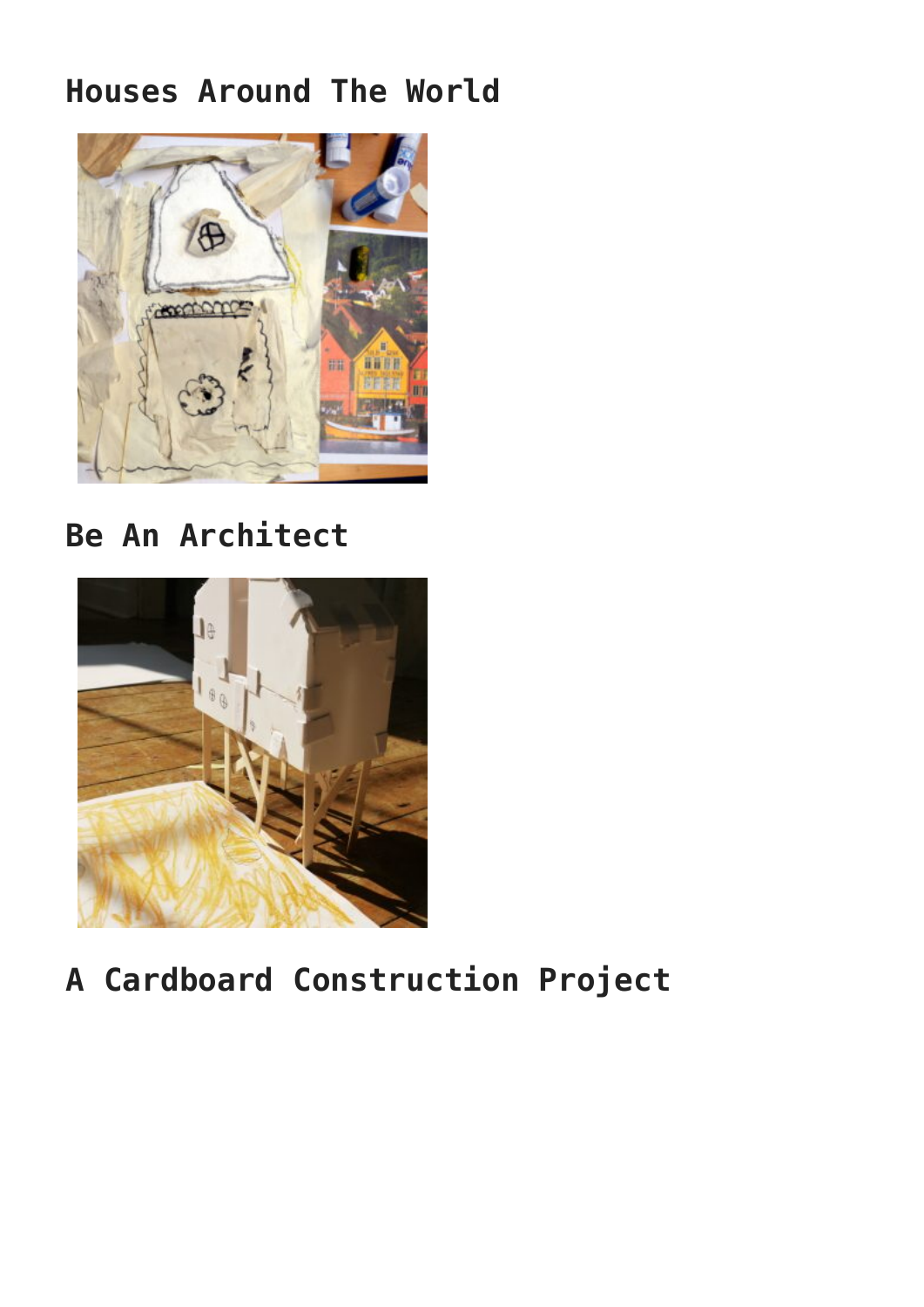

### **Anglo Saxon Houses**



### **Cardboard Structures**